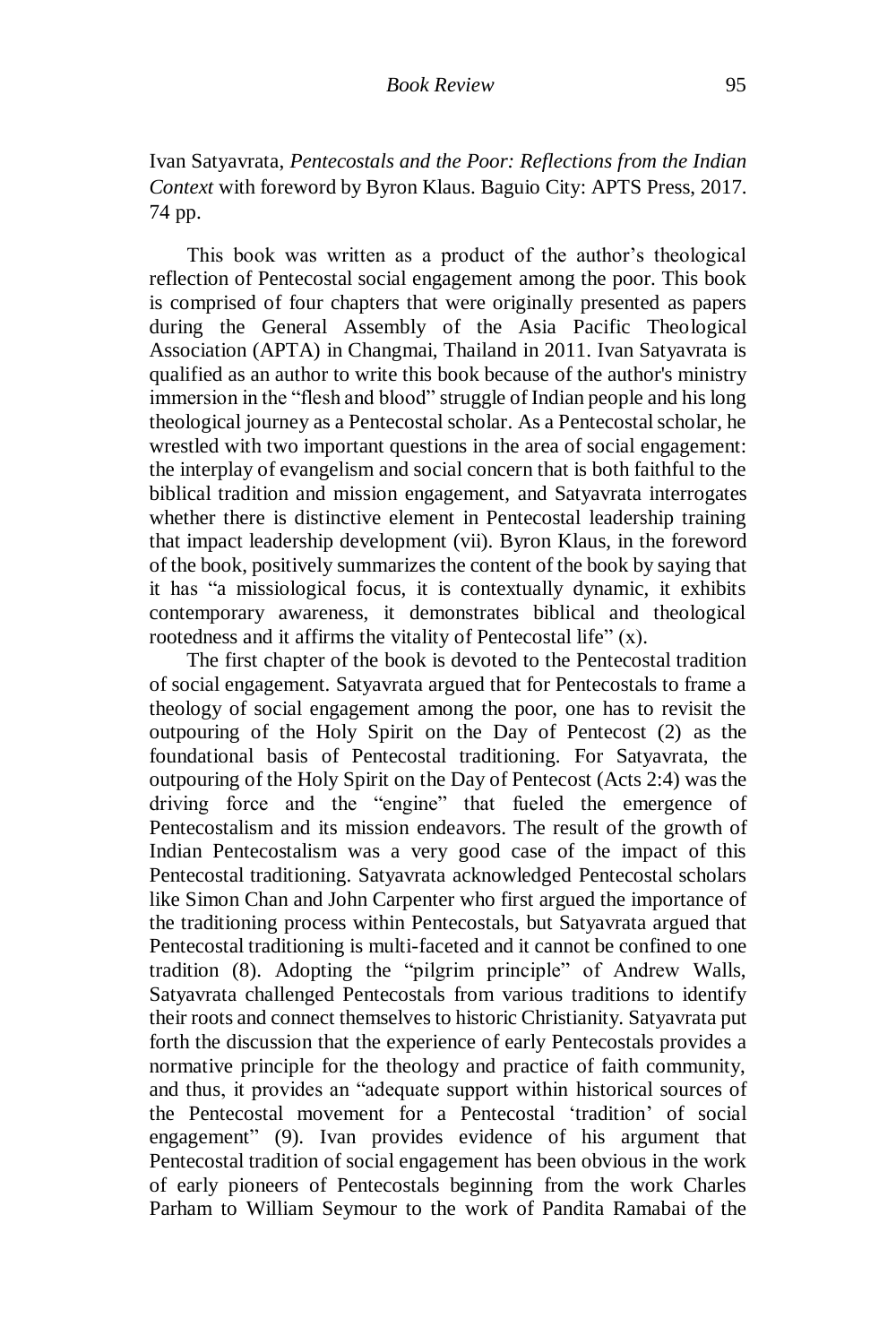Mukti revival in India. Ivan supports his argument by using the scholarly works of Cecil Robeck, Douglas Petersen, Melvin Hodges and Miller and Yamamori to demonstrate that Pentecostals have a legitimate practice of social engagement (12, 14, 18).

Chapter two examines the Pentecostal understanding of mission from biblical perspectives. Satyavrata pointed out that although Pentecostal mission was not fully acknowledged and developed in the middle of the twentieth century, the phenomenological growth of Pentecostal movement has created a wide interest in studying Pentecostal mission. But the concept of mission according to Satyavrata is overwhelming (20). Therefore, to understand a biblical theology of mission, two important theological themes need to be examined to enable Pentecostals to frame their Pentecostal theology of mission. The starting point is to examine "the life and ministry of Jesus and to view the Church as the continuing mission of Jesus" (21). Satyavrata acknowledged the "already" and "not yet" reality of the Kingdom of God on earth, and that the words and deeds of Jesus clearly express the mission of Jesus and his Kingdom. After his resurrection, Jesus commanded his disciples to extend the rule of the Kingdom of God by proclaiming the good news of the Kingdom of God (23). Here, Satyavrata challenges Pentecostals to capture the holistic implications of Christ's redemptive work and to become better disciples and citizens as an expression of the rule of the Kingdom of God on earth. The church as an empowered community of the Holy Spirit and as the continuing expression of Jesus' mission is another theological theme that Pentecostals need to fully develop (25). The Holy Spirit was not only understood as the giver of life but as an agent of empowering the church to actualize the mission of Jesus expressed in intercession, reconciliation, and social transformation. The Spirit is on the task of empowering the church to bring the rule of the Kingdom of God on earth by destroying the work of Satan (28-32). Rejecting the concept of mission as a human enterprise, Satyavrata challenges Pentecostals to be committed to the *Missio Dei* of God and cooperate, continue, and complete the mission of Christ on earth (33).

Satyavrata continued to argue in the third chapter of his book that the success of the Pentecostal movement depends on its outreaches for those living in the lower strata of the society. Although Pentecostals, in general, are doers rather than reflective thinkers, Satyavrata raises some prominent reasons why Pentecostals did not develop a fuller theology of social engagement. Pentecostals tend to be more pessimistic than liberals with respect to their eschatology and apolitical strand, their affinity to Evangelical conviction and their "other worldly" mentality that prioritize the salvation of the soul (39). This perspective, along with the negative influence of the prosperity gospel and the tension between the relationship of evangelism and social concern, has contributed to the late development of the theology of social engagement (40). Satyavrata